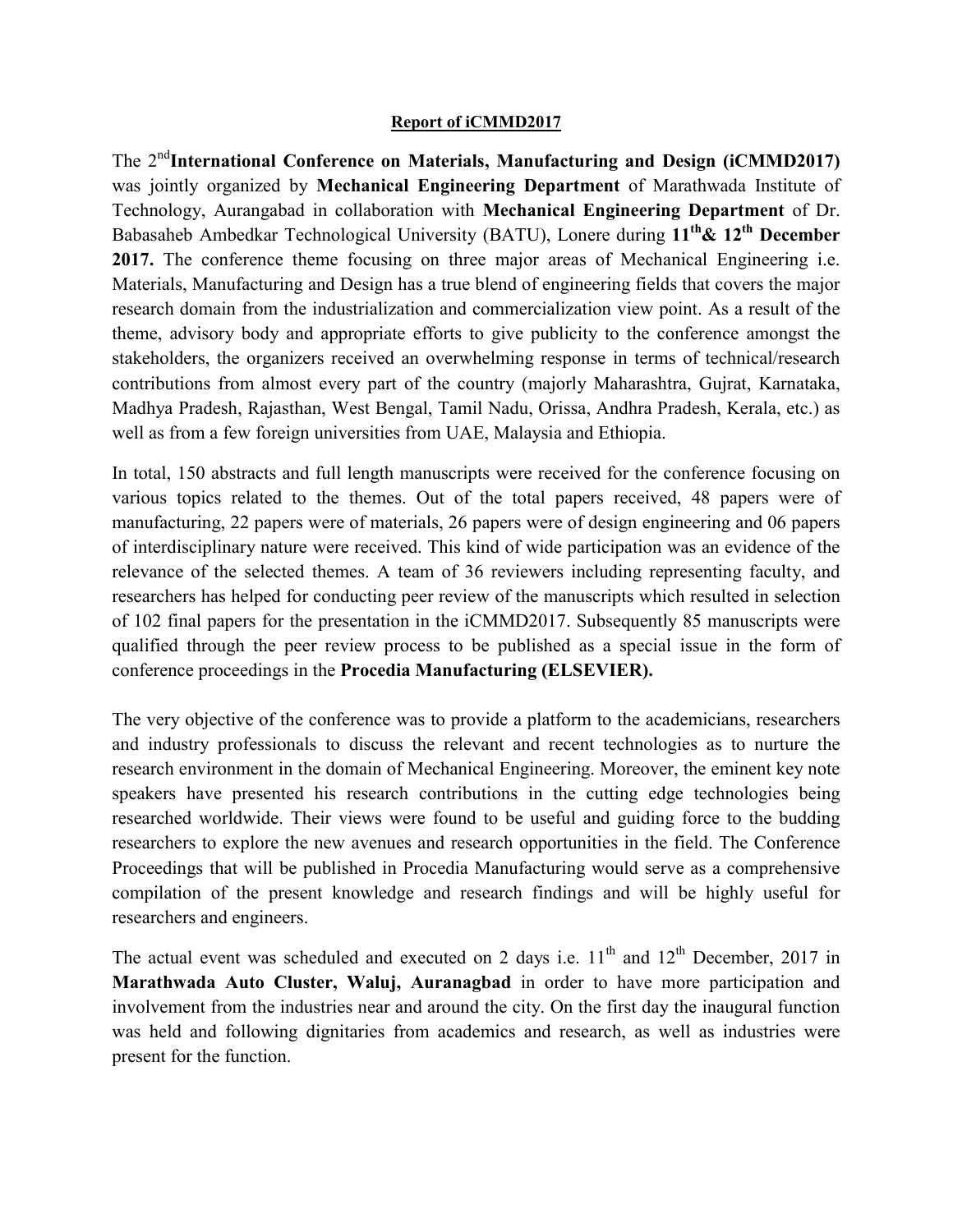- 1. Prof. K.P. Rajurkar, Distinguished Professor, University of Nebraska-Lincoln, USA as guest of honor, who has delivered the keynote address.
- 2. Prof. P.K. Brahmankar, Retired Professor in Mechanical Engineering, Dr. Babasaheb Ambedkar Technological University (BATU), Lonerewas chief guest for the function.
- 3. Prof. Munish Sharma, Director General, Marathwada Institute of Technology, Aurangabad had presidedthe function.
- 4. Shri. Prasad Kokil, President, Chamber of Marathwada Industries and Agriculture (CMIA) Aurangabad was present as industry representative in the function.
- 5. Mr. Amit representing GIZ (a German based organization, working for enhancing the Industry-Institute interaction and having presence in many countries including India) was also present for the function.
- 6. Prof. N.G. Patil, Convenor iCMMD2017 and Principal, Marathwada Institute of Technology, Aurangabad was present for the function.
- 7. Dr. R.S. Pawde, Convenor iCMMD2017 representing Dr. Babasaheb Ambedkar Technological University (BATU), Lonere was present for the function.
- 8. Dr. S.V. Lahane, and Dr. P. U. Zine, the Organizing Secretaries, iCMMD2017 were present for the function.

The inaugural function began with Saraswati Poojan followed by floral welcome of the guests. The conference souvenir was released at the beginning at the auspicious hands of all the dignitaries on the dias.

The inaugural function was followed by the keynote address. Professor K.P. Rajurkar, from University of Nebraska-Lincoln, USA has delivered the keynote address. In his speech, he revealed the current research opportunities relevant to biomedical engineering focusing on the development of composite materials that works smartly for the field application. This was followed by paper presentations by the authors in the three separate sessions which were organized parallel in three halls for the entire day. A total of 56 presentations were delivered by the authors on the first day.

On the second day i.e.  $12^{th}$  December, 2017, a plenary session by Prof. D.G. Thakur, Associate Professor from Defense Institute of Armament Technology, Pune was organized. Dr. Thakur has shared his research contributions in association with defense and research organizations focusing on the materials, design and manufacturing aspects. This was followed by the paper presentations by the conference participants in the three parallel sessions. A total of 28 presentations were delivered by the participants on the second day of the conference.

In total, 140 delegates including authors, academic representatives and industry participants have attended the conference. The valedictory function was organized on the  $2<sup>nd</sup>$  day of the conference where the conference delegates were awarded with the certificates. The conference participants have shared their feedback with the organizers about the organization of the conference, event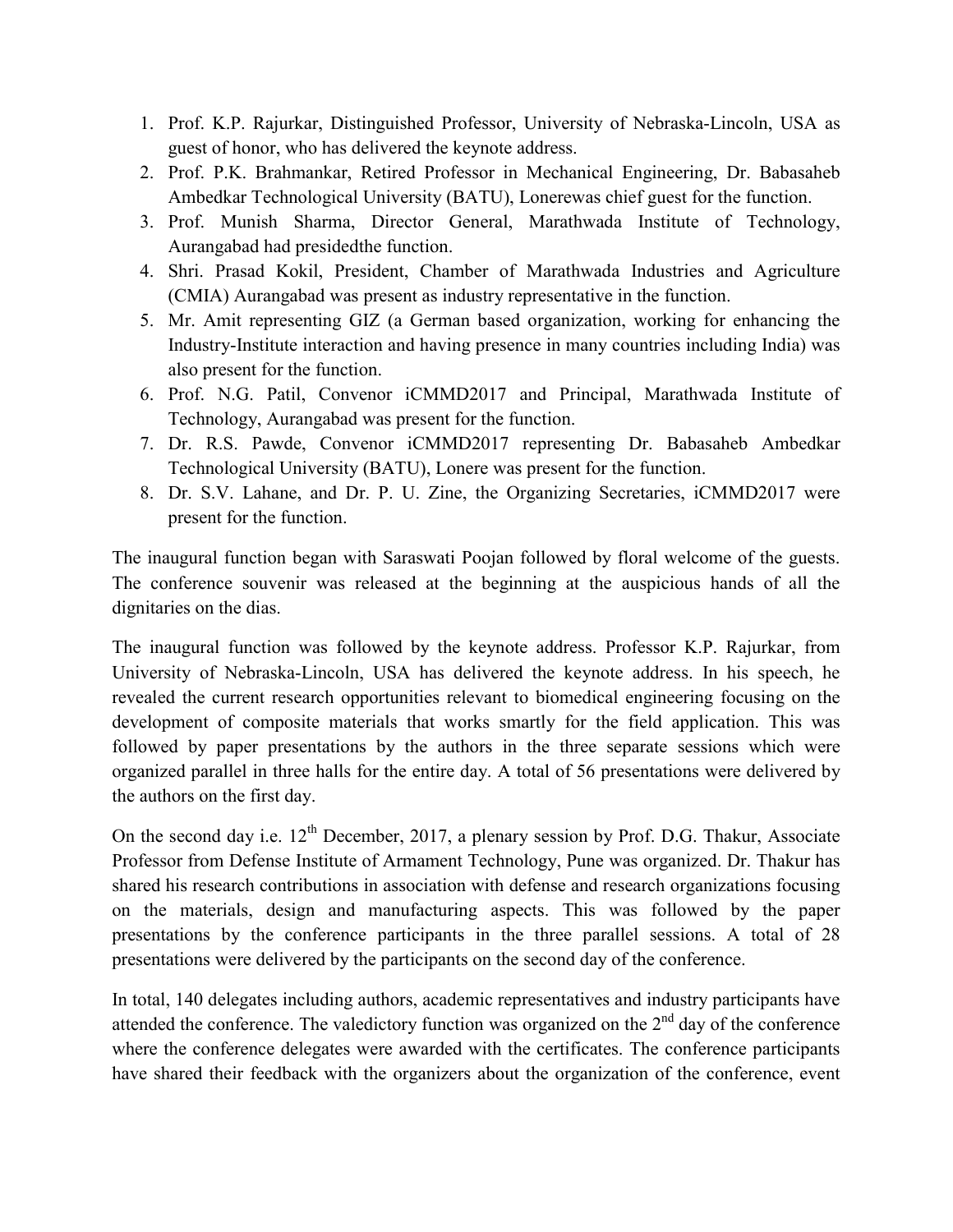management, hospitality, food arrangement and expectations from the 3<sup>rd</sup>iCMMD which would be held in future.



Some glimpses of the conference follow here.

Figure 1 Delegates during Keynote address



Figure 2 Professor K. P. Rajurkar delivering Keynote address